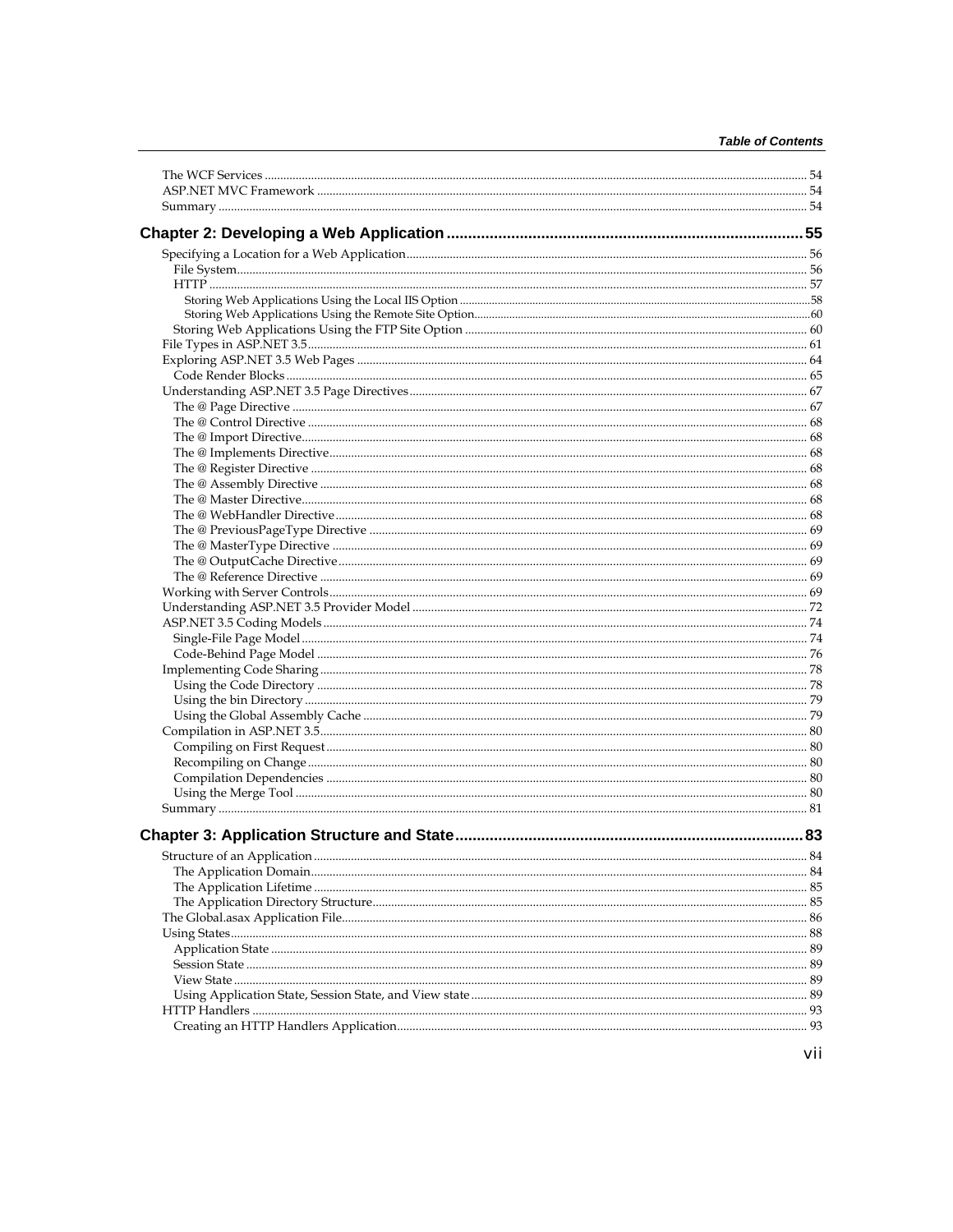### Part II - ASP.NET 3.5 Controls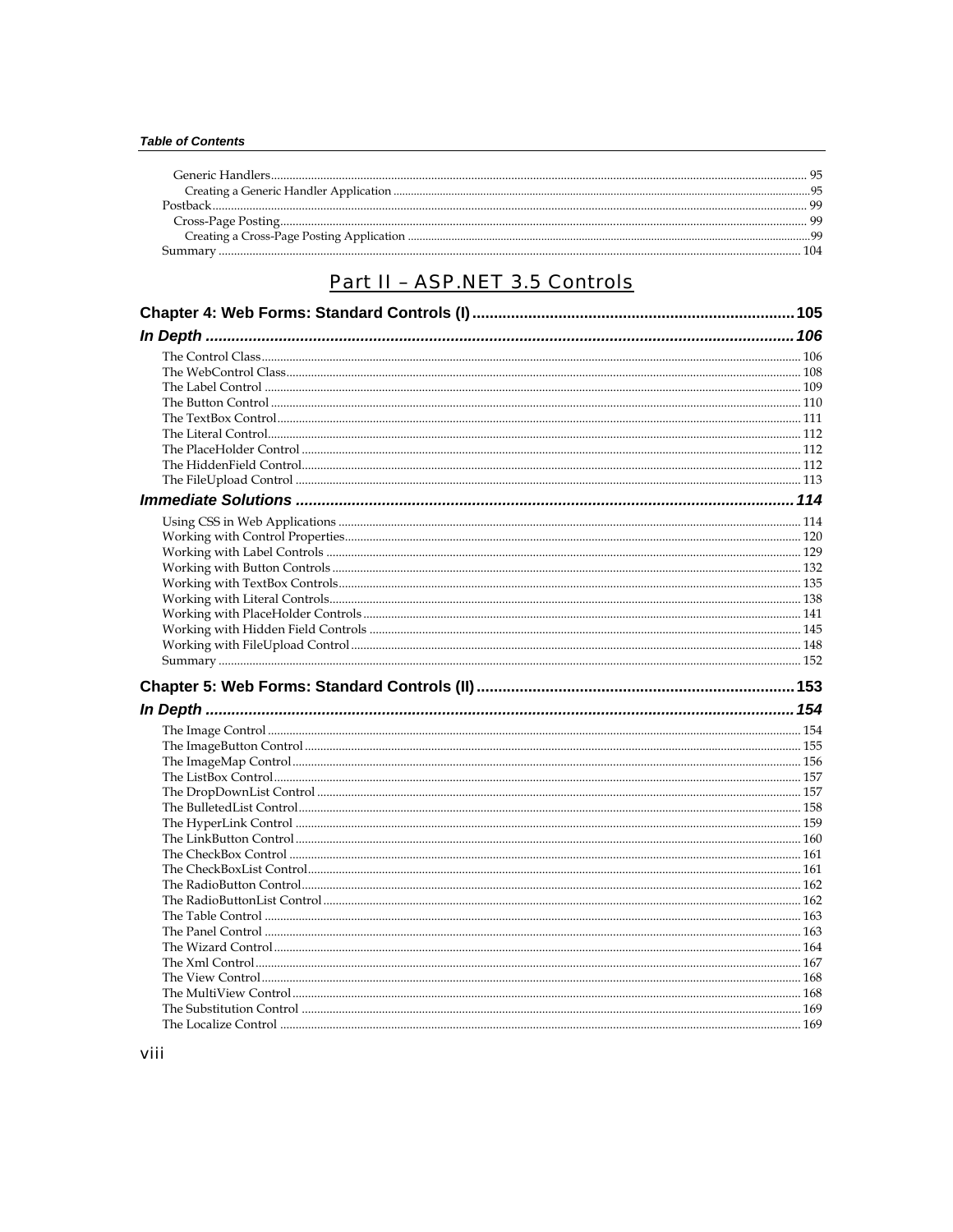| <b>Immediate Solutions</b> | 267 |
|----------------------------|-----|
|                            |     |
|                            |     |
|                            |     |
|                            |     |
|                            |     |
|                            |     |
|                            |     |
|                            | 310 |
|                            |     |
|                            | iх  |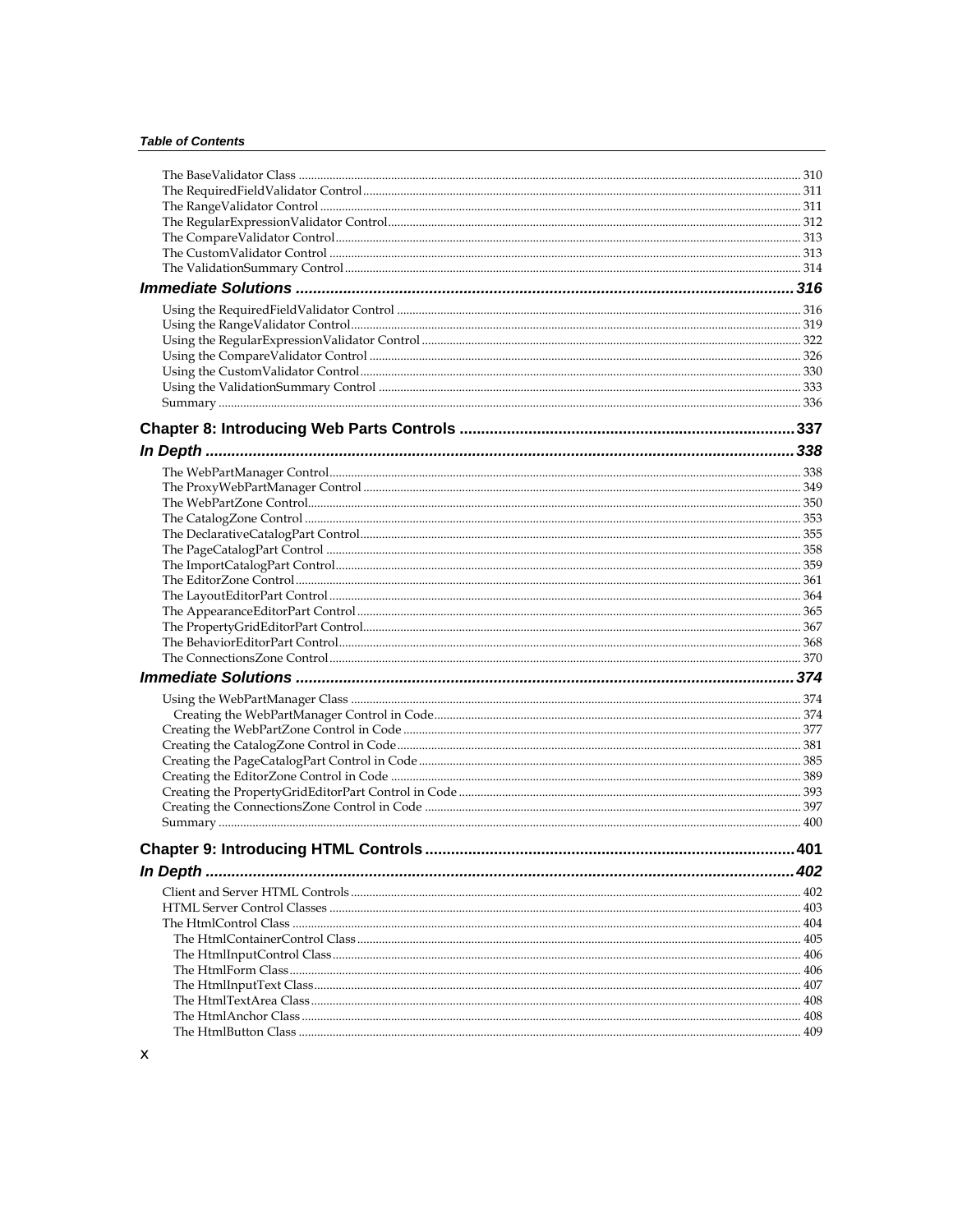| .429 |
|------|
|      |
|      |
|      |
|      |
|      |
|      |
|      |

# Part III- Accessing Data in ASP.NET 3.5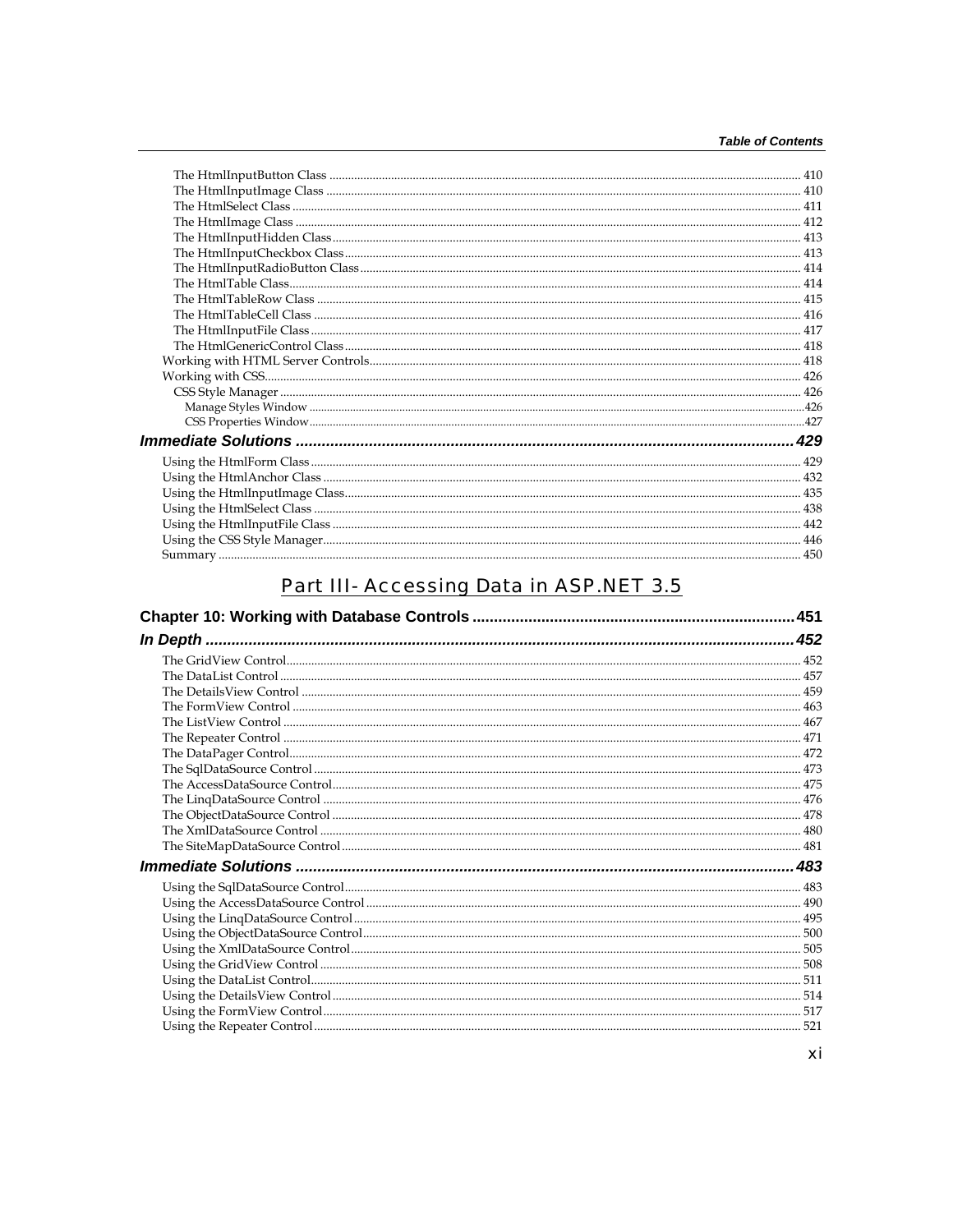| 573  |
|------|
|      |
|      |
|      |
| 587  |
|      |
|      |
| .597 |
|      |
|      |
|      |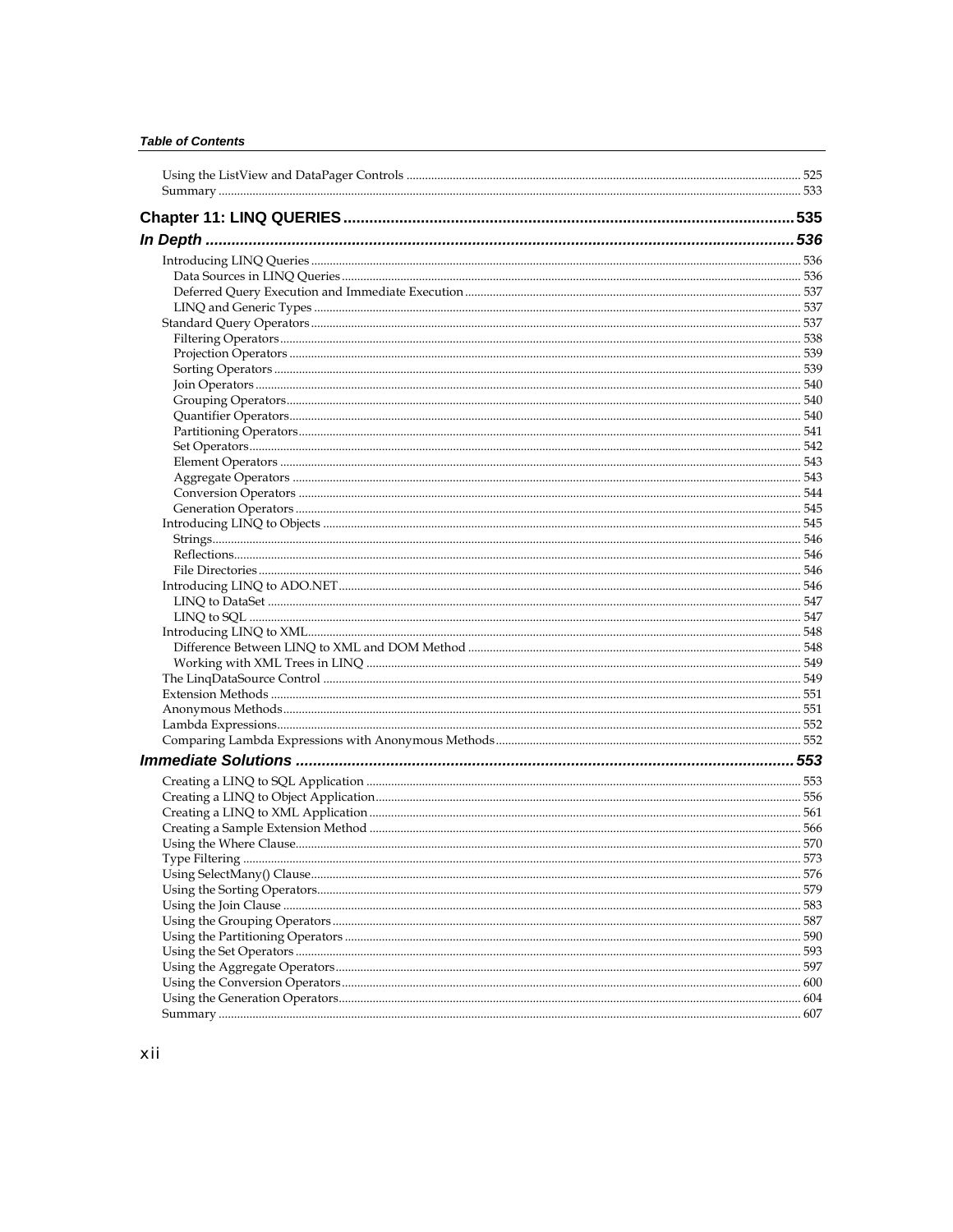| 609 |
|-----|
|     |
|     |
|     |
|     |
|     |
|     |
|     |
|     |
|     |
|     |
|     |
|     |
|     |
|     |
|     |
|     |
|     |
|     |
|     |
|     |
|     |
|     |
|     |
|     |
|     |
|     |
|     |
|     |
|     |
|     |
|     |
|     |
|     |
|     |
|     |
|     |
|     |
|     |
|     |
|     |
|     |
|     |
|     |
|     |
|     |
|     |
|     |
|     |
|     |
|     |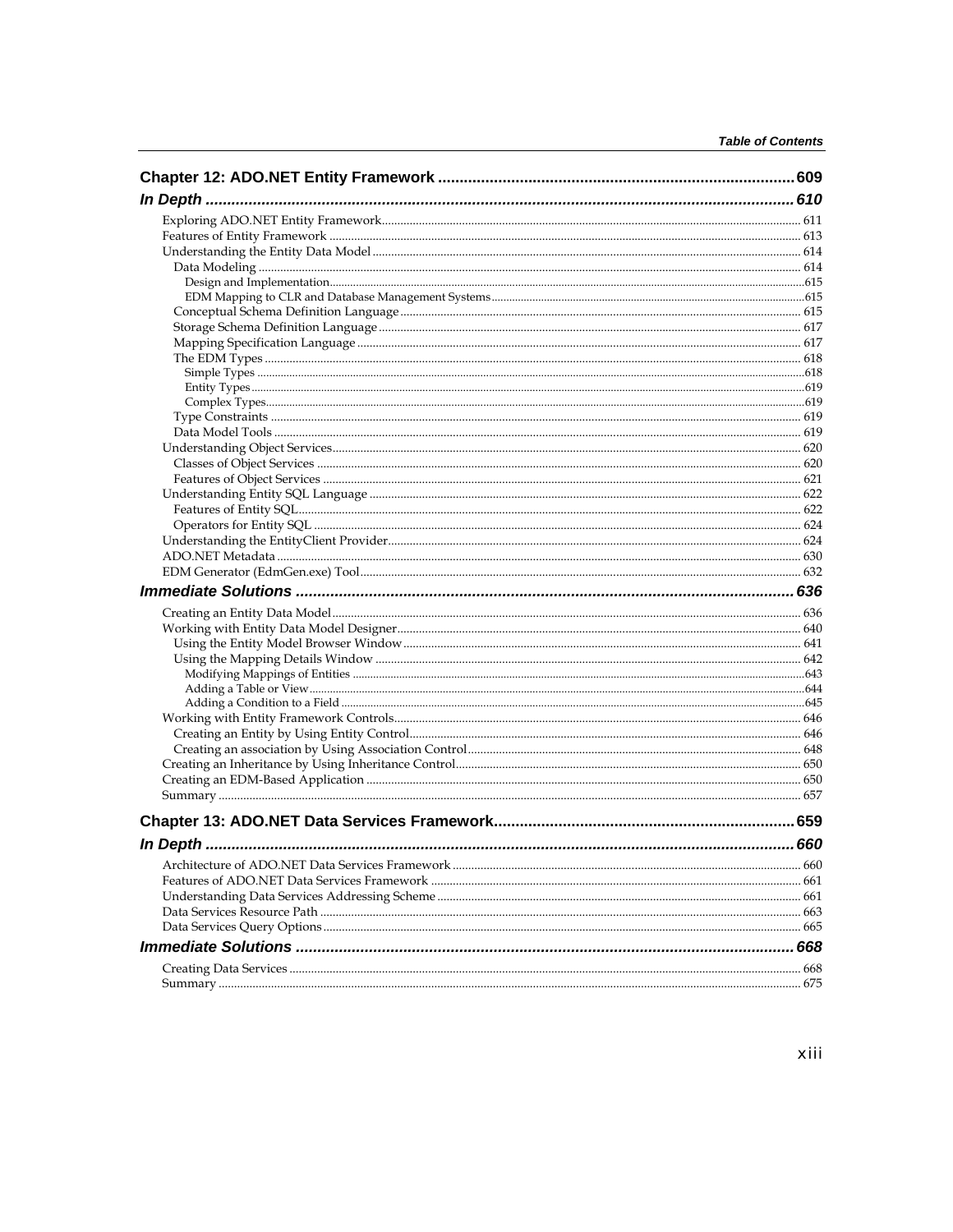# Part IV - Building ASP.NET 3.5 Enterprise Applications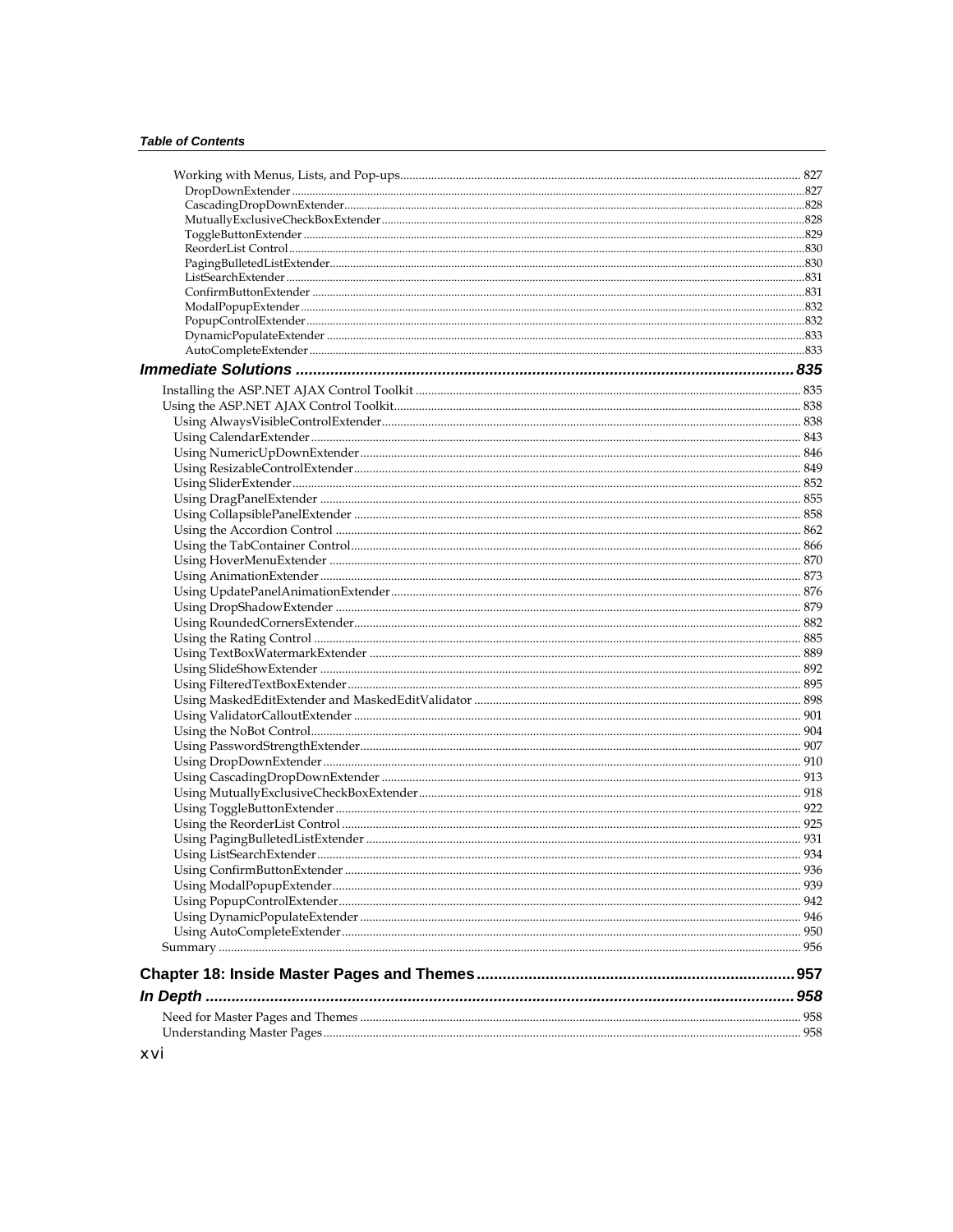| Chapter 20: Developing Rich-Interactive Applications with Silverlight 1051 |  |
|----------------------------------------------------------------------------|--|
|                                                                            |  |
|                                                                            |  |
|                                                                            |  |
|                                                                            |  |
|                                                                            |  |
|                                                                            |  |
|                                                                            |  |
|                                                                            |  |
|                                                                            |  |
|                                                                            |  |
|                                                                            |  |
|                                                                            |  |
|                                                                            |  |
|                                                                            |  |
|                                                                            |  |
|                                                                            |  |
|                                                                            |  |
|                                                                            |  |
|                                                                            |  |
|                                                                            |  |
|                                                                            |  |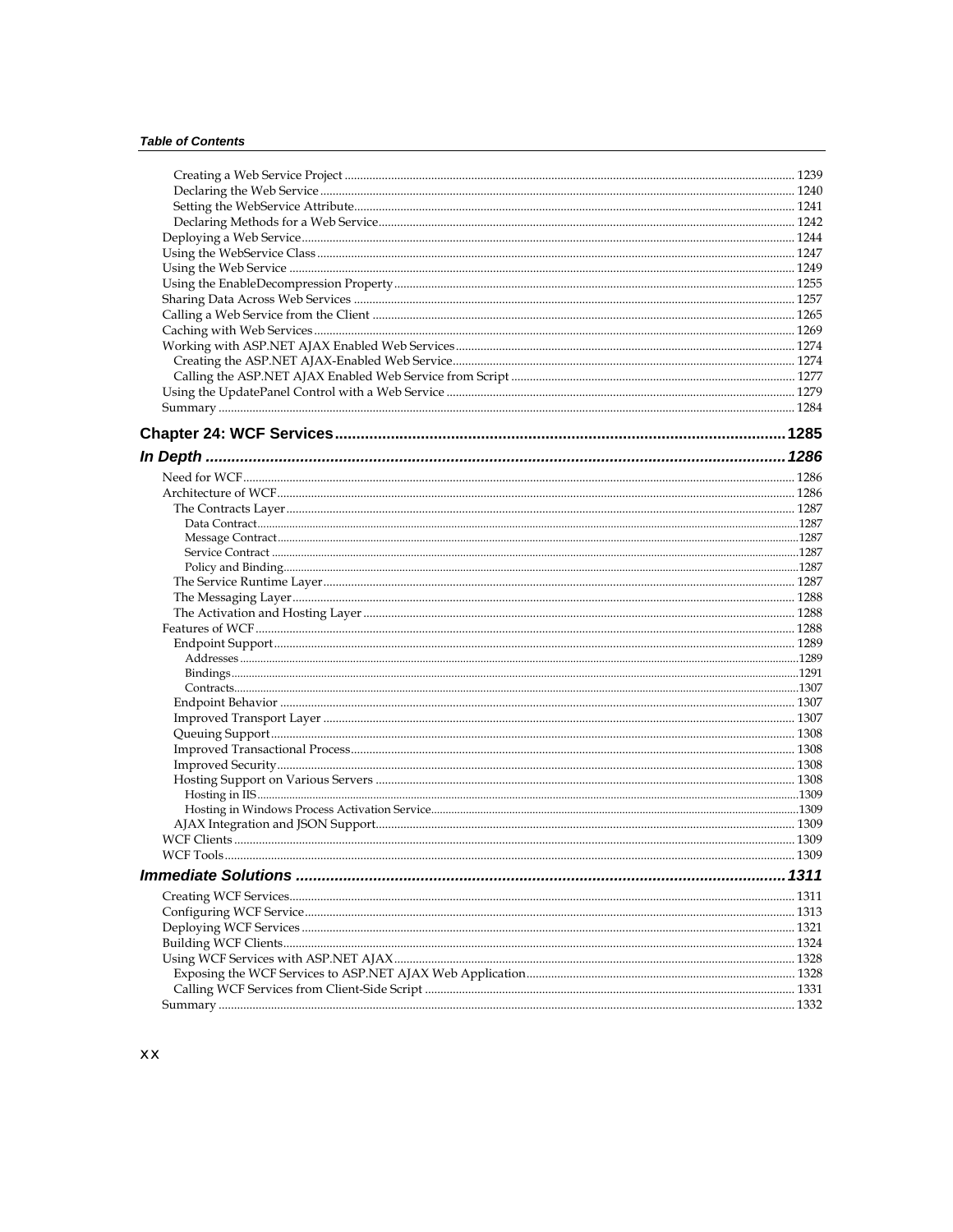# Part V - Administering ASP.NET 3.5

| 1383 |
|------|
| 1384 |
|      |
|      |
|      |
|      |
|      |
|      |
|      |
|      |
|      |
|      |
|      |
|      |
|      |
|      |
|      |
|      |
|      |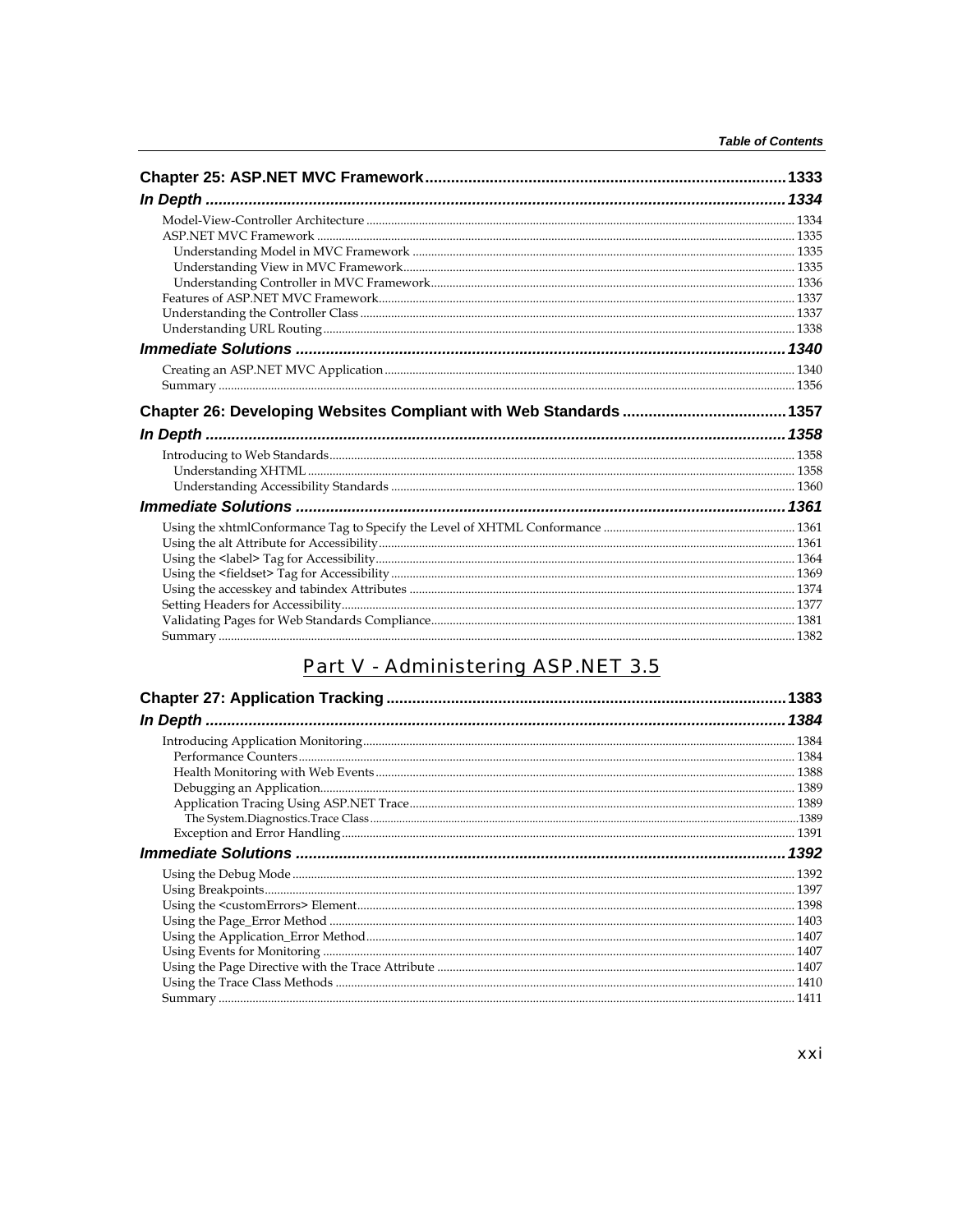## Part VI - Security in ASP.NET 3.5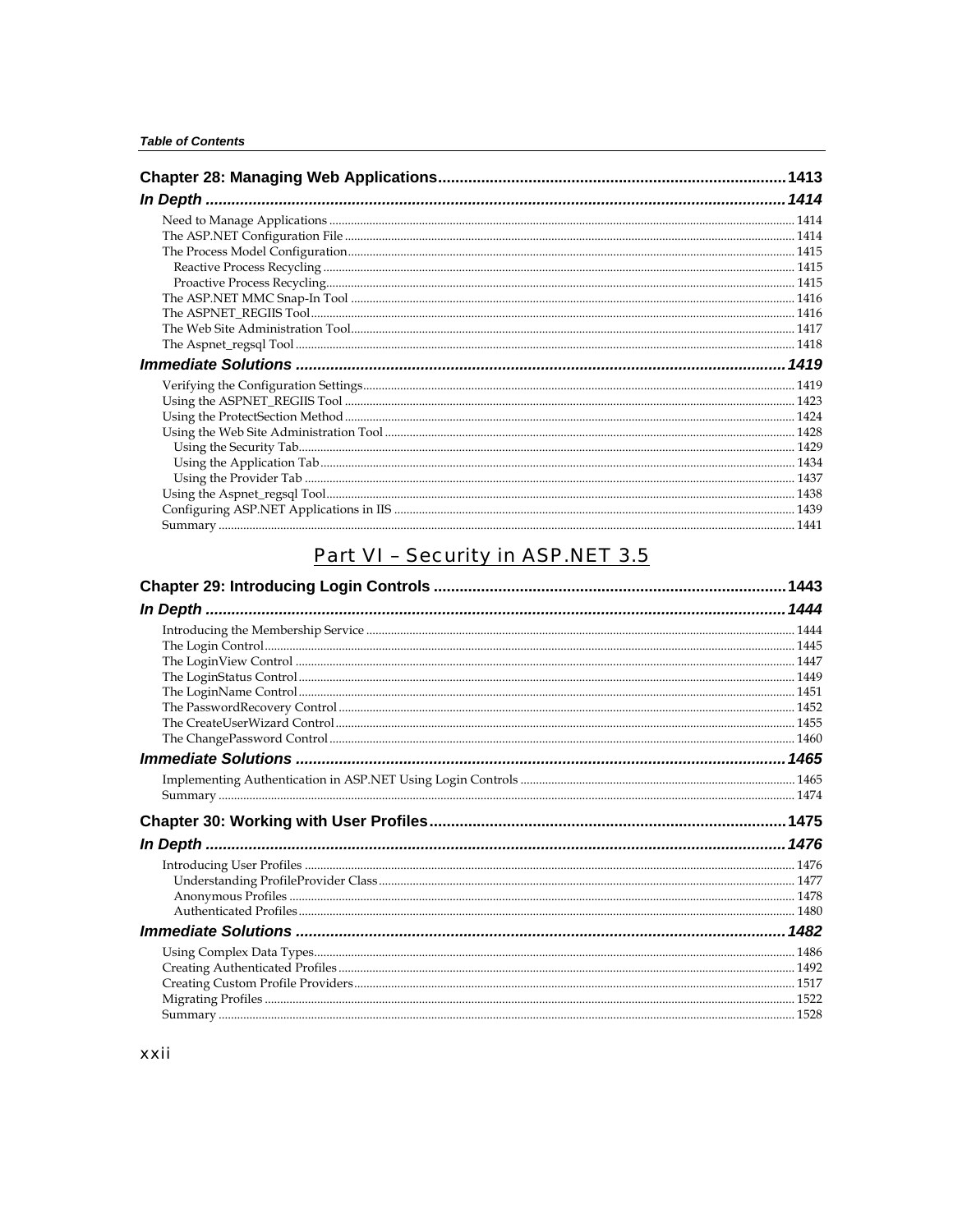## **Part VII - Miscellaneous Topics**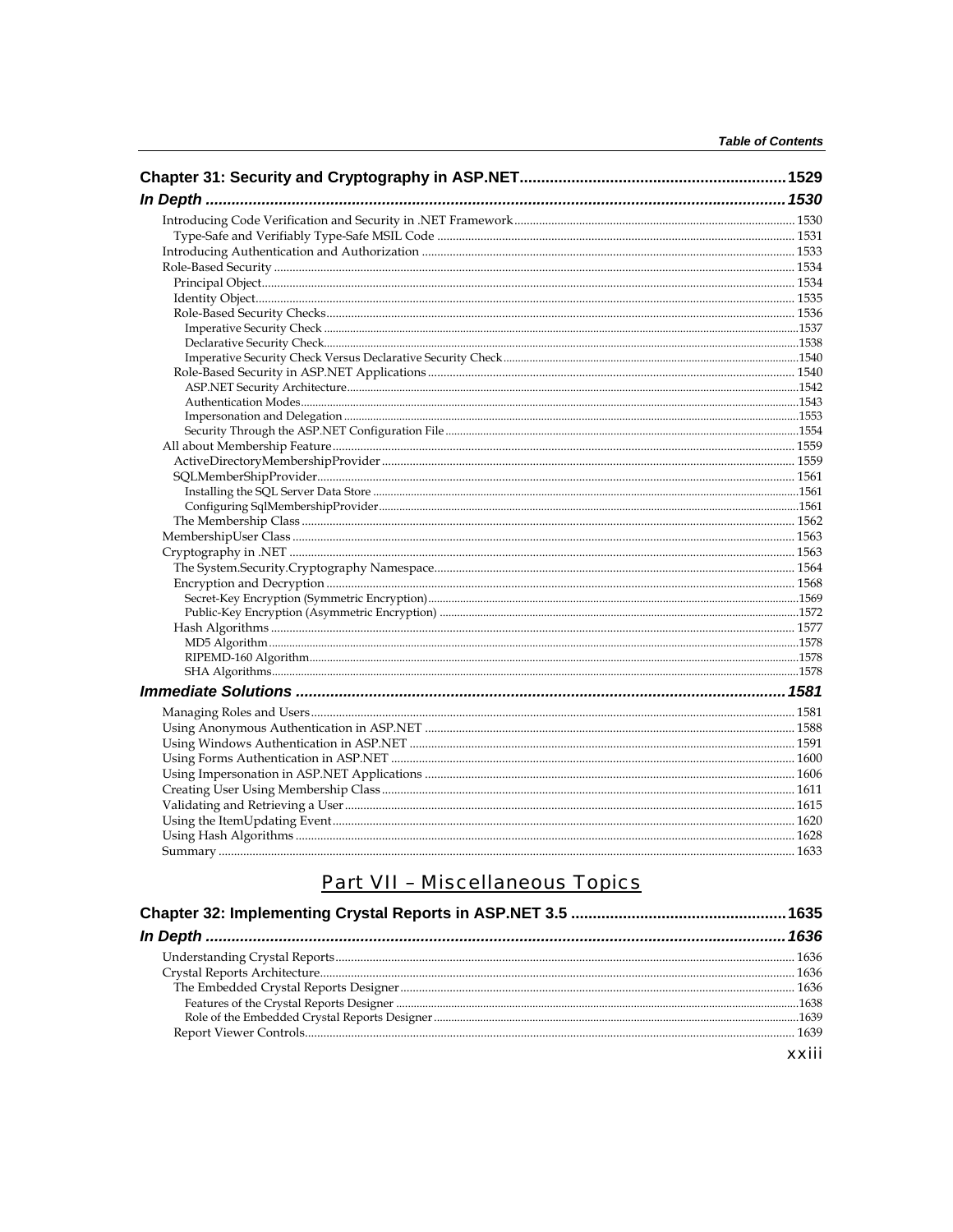| Creating Crystal Reports by Using the CrystalReportViewer and CrystalReportSource Controls  1653 |      |
|--------------------------------------------------------------------------------------------------|------|
|                                                                                                  |      |
|                                                                                                  |      |
|                                                                                                  |      |
|                                                                                                  |      |
|                                                                                                  |      |
|                                                                                                  |      |
|                                                                                                  |      |
|                                                                                                  |      |
|                                                                                                  |      |
|                                                                                                  |      |
|                                                                                                  |      |
|                                                                                                  |      |
|                                                                                                  |      |
|                                                                                                  |      |
|                                                                                                  |      |
|                                                                                                  |      |
|                                                                                                  |      |
|                                                                                                  |      |
|                                                                                                  |      |
|                                                                                                  |      |
|                                                                                                  |      |
|                                                                                                  |      |
|                                                                                                  |      |
|                                                                                                  |      |
|                                                                                                  |      |
|                                                                                                  |      |
|                                                                                                  |      |
|                                                                                                  |      |
|                                                                                                  |      |
|                                                                                                  |      |
|                                                                                                  |      |
|                                                                                                  |      |
|                                                                                                  |      |
|                                                                                                  |      |
|                                                                                                  |      |
|                                                                                                  |      |
|                                                                                                  |      |
|                                                                                                  |      |
|                                                                                                  |      |
|                                                                                                  |      |
| Windows Installer                                                                                | 1706 |